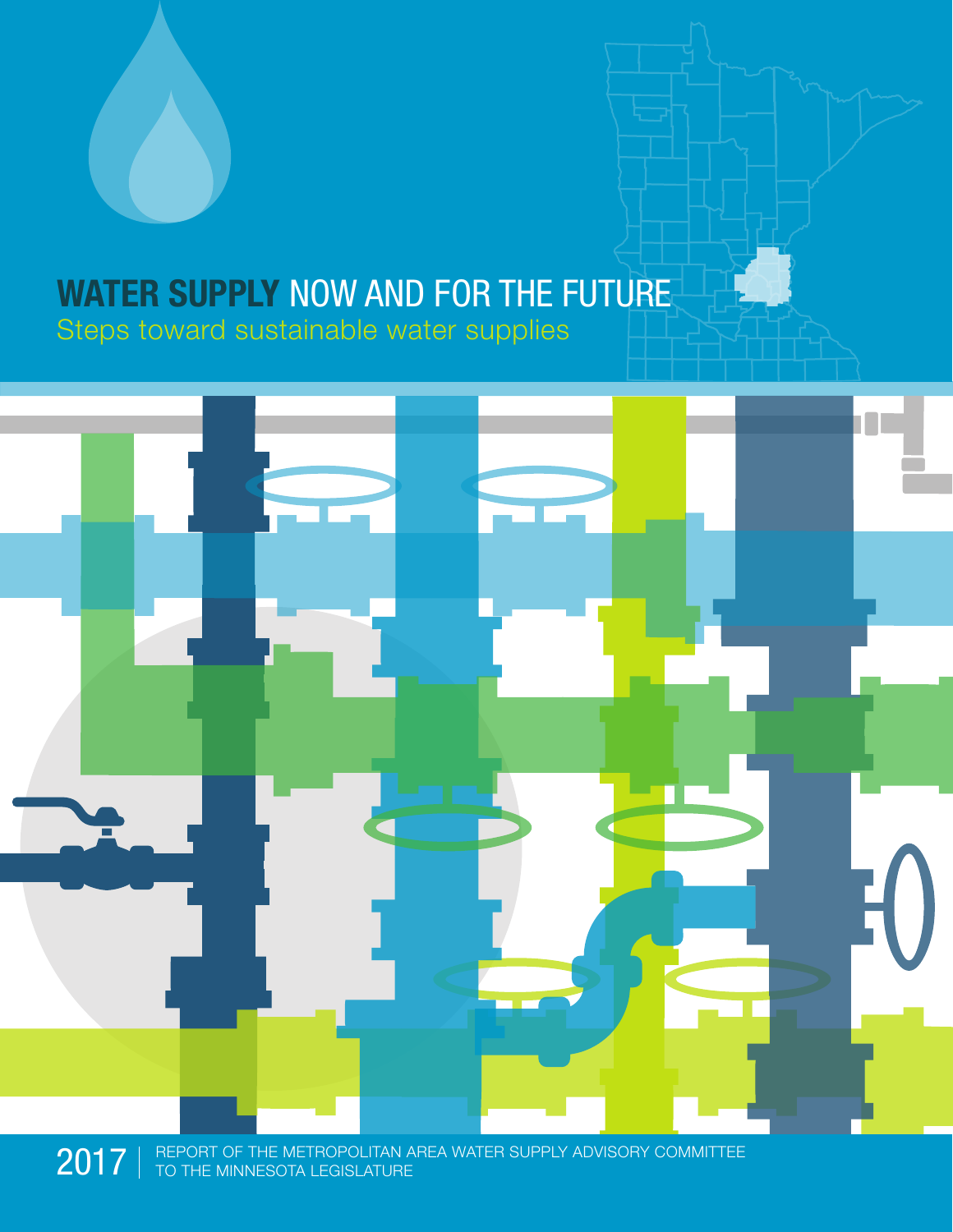## WE LIVE IN "THE LAND OF 10,000 LAKES"

### So why worry about water supplies in the Twin Cities region?

Other parts of the nation face serious problems with their water supplies. While in the Twin Cities metro area, over 100 public suppliers draw from groundwater, the Mississippi River and treated stormwater and wastewater and deliver water to commerce, industry and almost 3 million people.





Four extensive underground layers of rock, gravel and sand (aquifers) hold and transport billions of gallons of water for over two million people.



Treated stormwater and wastewater could potentially provide water for nondrinkable uses such as cooling or irrigation.



The Mississippi River supplies huge volumes of water for commercial, industrial and residential uses.

### However, the region faces limits and increased risks that need attention and – in some cases – action

In the 1970s and 1980s, the region drew water equally from the Mississippi and from groundwater. But today, three out of four people use groundwater. That's because most of the region's development expanded to areas away from rivers.

With more development and aging water supply infrastructure, some communities face problems that affect their city budgets, homeowner costs, and economic growth.

- Groundwater levels have dropped in some areas due to pumping of shared aquifers. Lower levels can affect lakes and streams.
- Groundwater contamination has been found in several parts of the region.
- Some communities have limited water supplies and will need additional sources to meet increasing demands.





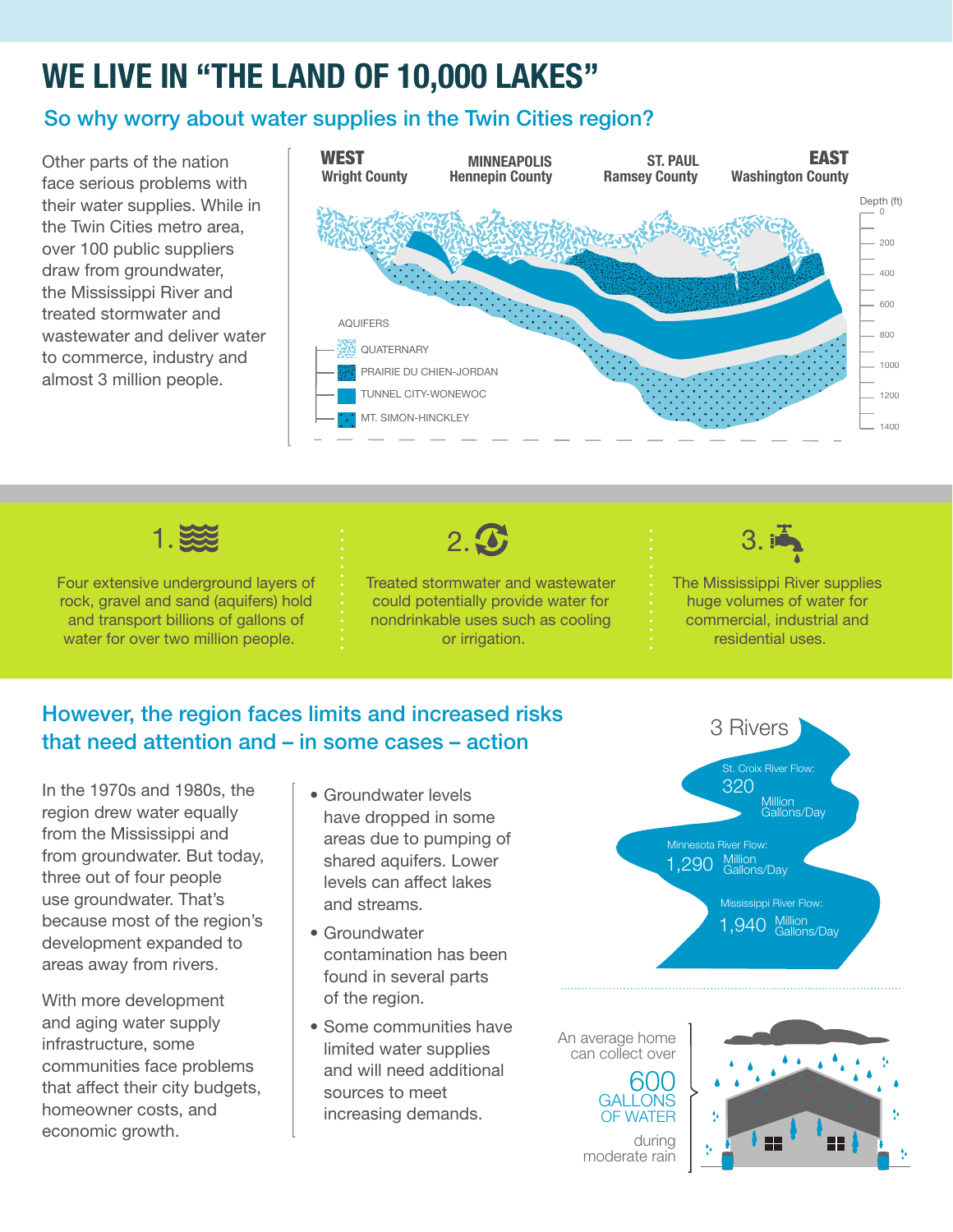## THE DEMAND FOR WATER HAS GROWN, BUT OUR BIGGEST SOURCES HAVE NOT

By 2040, the region is expected to need 450 million gallons per day - 100 million gallons more than used in 2015. At the same time, there are future risks to consider.

- Much of the region's future growth is expected to occur in areas that could have groundwater shortages.
- Our water supplies can be threatened by drought, extreme weather or contamination.

Now we use more groundwater compared to river water



# FUTURE WORK NEEDS SUPPORT

Work over the next five years will shape the update of regional policies to support more effective water supply planning. Currently, there is not permanent dedicated funding for this work; continuing leadership and support from regional and state decision-makers is needed.

For more details about this work, see Chapter 7 of the Twin Cities' Master Water Supply Plan at goo.gl/QcTtmY.

|  |                                                                                                                                  | 2017                                                                                 | 2018                                                                                       |
|--|----------------------------------------------------------------------------------------------------------------------------------|--------------------------------------------------------------------------------------|--------------------------------------------------------------------------------------------|
|  | <b>PROVIDE NECESSARY FUNDS</b><br><b>TO PLAN AND COLLABORATE</b><br><b>FOR CONSERVING, PROTECTING</b><br><b>OUR WATER SUPPLY</b> |                                                                                      | Projects identified by stakeholders to achieve water supply outcomes - water conservation, |
|  |                                                                                                                                  |                                                                                      | Funding recommendations for water supply planning and                                      |
|  | <b>BOOST EFFICIENCY AND WISE</b><br><b>3 USE OF WATER SO THE REGION</b><br><b>CAN GROW</b>                                       | Region-wide message supporting water conservation and efficiency                     |                                                                                            |
|  |                                                                                                                                  |                                                                                      | Grants and tools to help residents and industry reduce regional                            |
|  | <b>SUPPORT WORK THAT</b><br><b>LEADS TO WORKABLE</b><br>T SOLUTIONS                                                              |                                                                                      | Water supply analyses that include groups of communities to improve technical information  |
|  |                                                                                                                                  |                                                                                      | Feasibility assessments of innovative approaches reuse, new                                |
|  | <b>COLLABORATE TO PRODUCE</b><br><b>AND BETTER RESULTS BY</b><br><b>WORKING TOGETHER</b>                                         |                                                                                      | Local governments and state agencies working through MAWSAC and intercommunity             |
|  |                                                                                                                                  | Collaboration to improve the approval process for local water supply plans $\bigcap$ |                                                                                            |
|  |                                                                                                                                  |                                                                                      | Mapping potential partnerships to identify multiple benefits                               |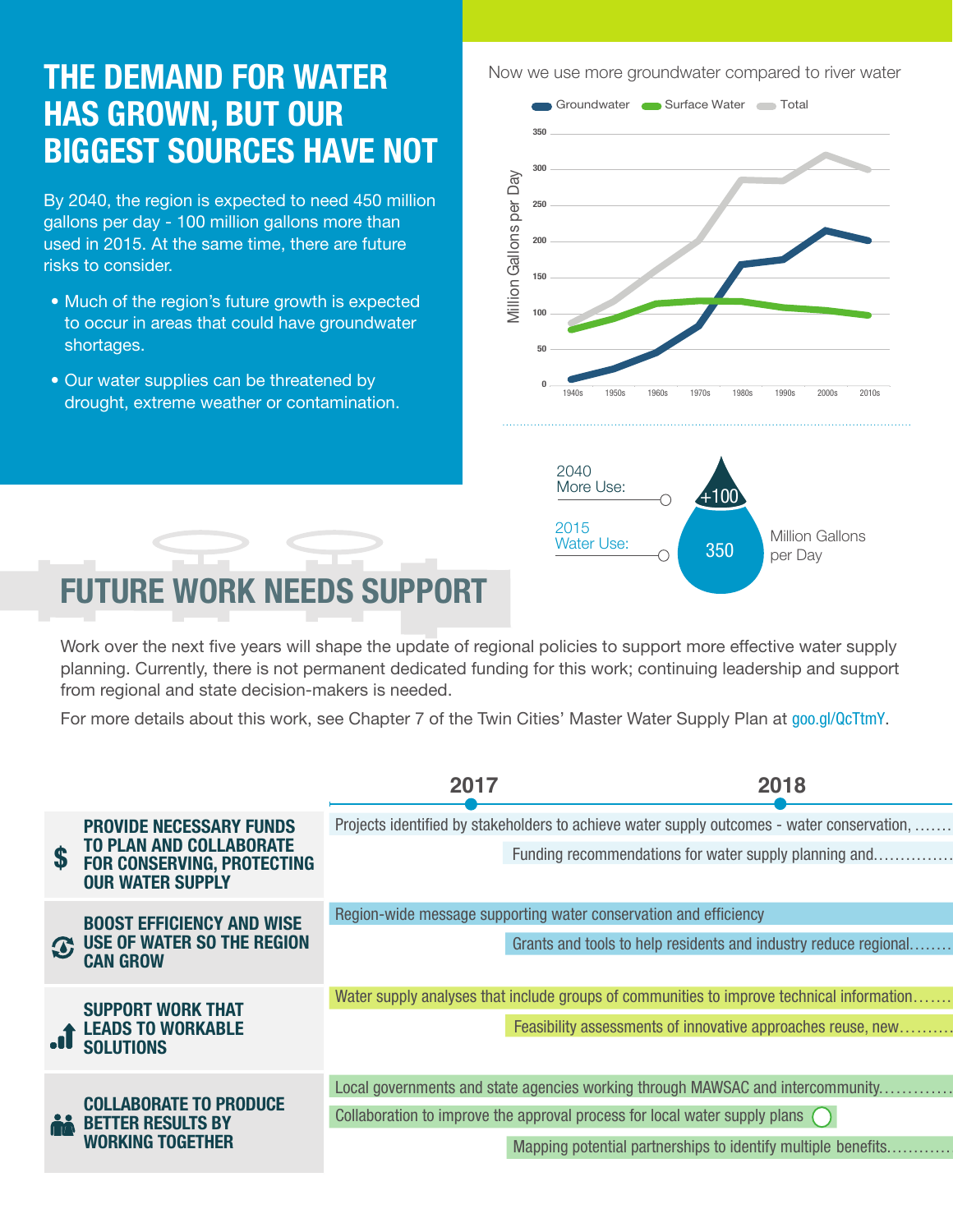## WE DO NOT HAVE TO CHOOSE BETWEEN WISE WATER USE AND ECONOMIC GROWTH

We can have both. There are practical ways we can be more efficient to meet future demand.

Regional Goal: Today, our average municipal water use is 125 gallons/person/day. If we reduce it to a realistic 90 gallons, our region could grow by almost 800,000 people without increasing water use above today's total.

It's doable. For example:

- In the summer months, some cities use over  $3x$  more water than during the winter. But other cities have shown they can substantially reduce summer water use, like irrigation, freeing up water for other needs.
- Industrial water use is high in many communities. By using water more efficiently, industries can also save energy and money. A project supported by the Minnesota Clean Water Fund shows how making relatively small changes in operations at only 10 industries could produce potential savings of 80 million gallons and \$360,000 per year.



........per capita water use

Change in Prairie du Chien-Jordan Aquifer Levels from 2040 Pumping





| 2019                                   | 2020                                                                            | 2021   |
|----------------------------------------|---------------------------------------------------------------------------------|--------|
|                                        | increased collaboration, improved local assistance, and source water protection |        |
| projects that provide regional benefit |                                                                                 |        |
|                                        | Regional funding for emergencies and collaboration                              |        |
|                                        |                                                                                 |        |
|                                        |                                                                                 | $\sim$ |

| for science-based decisions                                         |  |
|---------------------------------------------------------------------|--|
| sources, partnerships                                               |  |
| Projects identified in communities' updated water supply plans      |  |
| work groups to identify water supply challenges and opportunities ( |  |
|                                                                     |  |
| and achieve shared goals in updated local water supply plans        |  |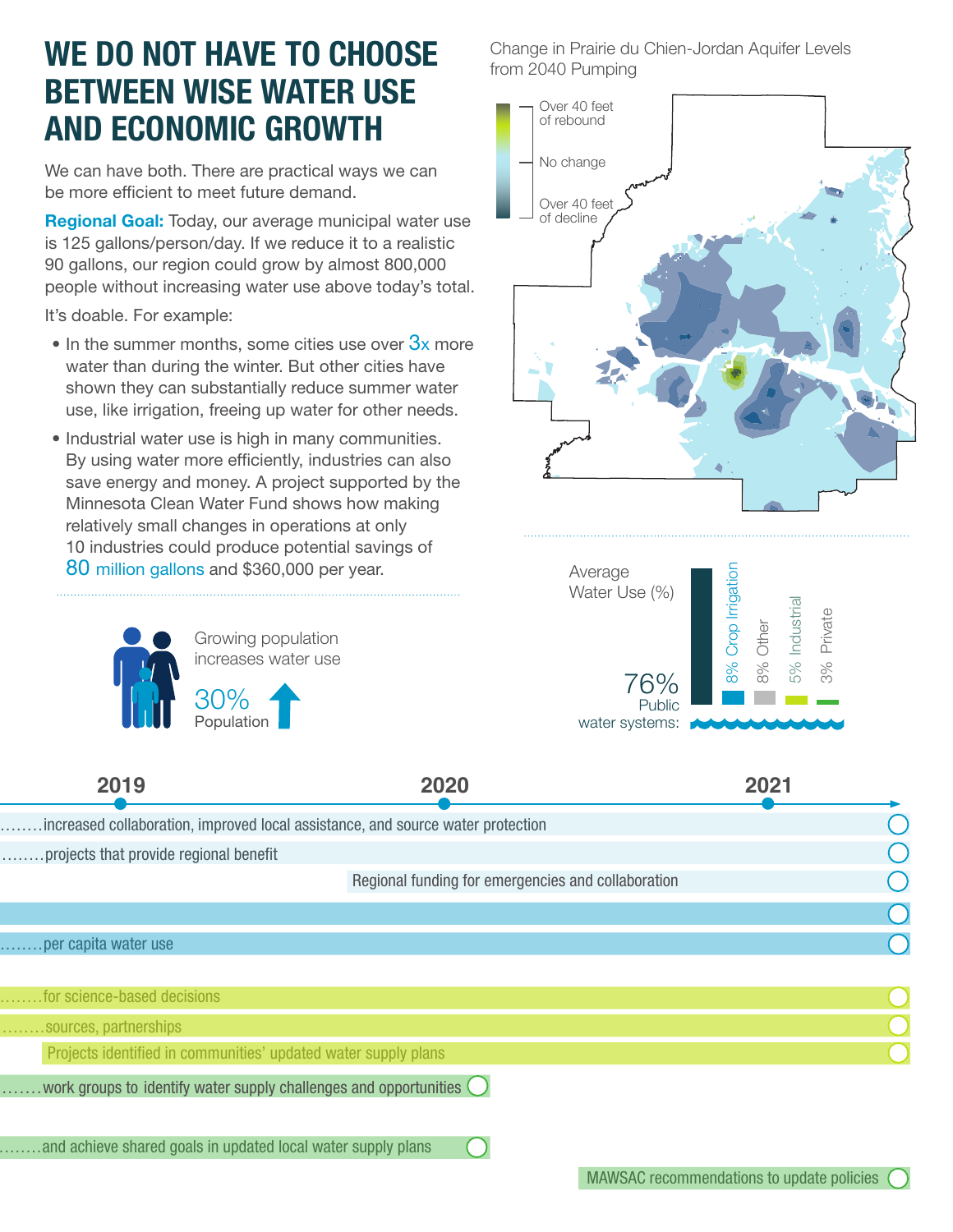### By supporting local leadership and collaboration, our shared water supplies will sustain us through the challenges ahead.

Here's what some community leaders have done and said about their hopes and their work.

#### City of Woodbury • Conservation is our way to the future

*"Woodbury is committed to serving as a regional leader in managing the water supply,"*

said Jim Westerman, the city's Utilities Supervisor and Environmental Resource Coordinator.

*"We must be responsible stewards of our water. Effective conservation efforts will be an imperative part of our future success."* 

Woodbury's water conservation program is resident and business-friendly. In a pilot program, six commercial sites estimated water and money savings from replacing irrigation controllers. The average yearly savings was just over a million gallons of water and almost \$2,000 per site.

Woodbury also received a Metropolitan Council grant for an incentive program to help reduce residential water demand by up to 3.8 million gallons each year. For more information, visit goo.gl/0Fv22W

#### Cities of Burnsville and Savage • Partnerships produce innovation

Since 2009, residents of Burnsville and Savage have been supplementing their drinking water with treated quarry water. The arrangement has been good for the cities, an area business, and the environment.

Years before, officials in the two cities were seeing water levels dropping in the Prairie du Chien-Jordan aquifer.

Plus, groundwater pumping was threatening a wetland protected under state law.

Meanwhile, Kraemer Mining and Materials had to pump groundwater from its Burnsville quarry into the nearby Minnesota River.

Kraemer executives worked with planners and local officials in the southwest metro, supported by a subregional water supply work group. Now the cities have adequate water for years to come. For more information, visit goo.gl/trE



23% of residential water use is used outside for irrigation In the region

#### Communities and agencies collaborate in 7 work groups to address water supply issues